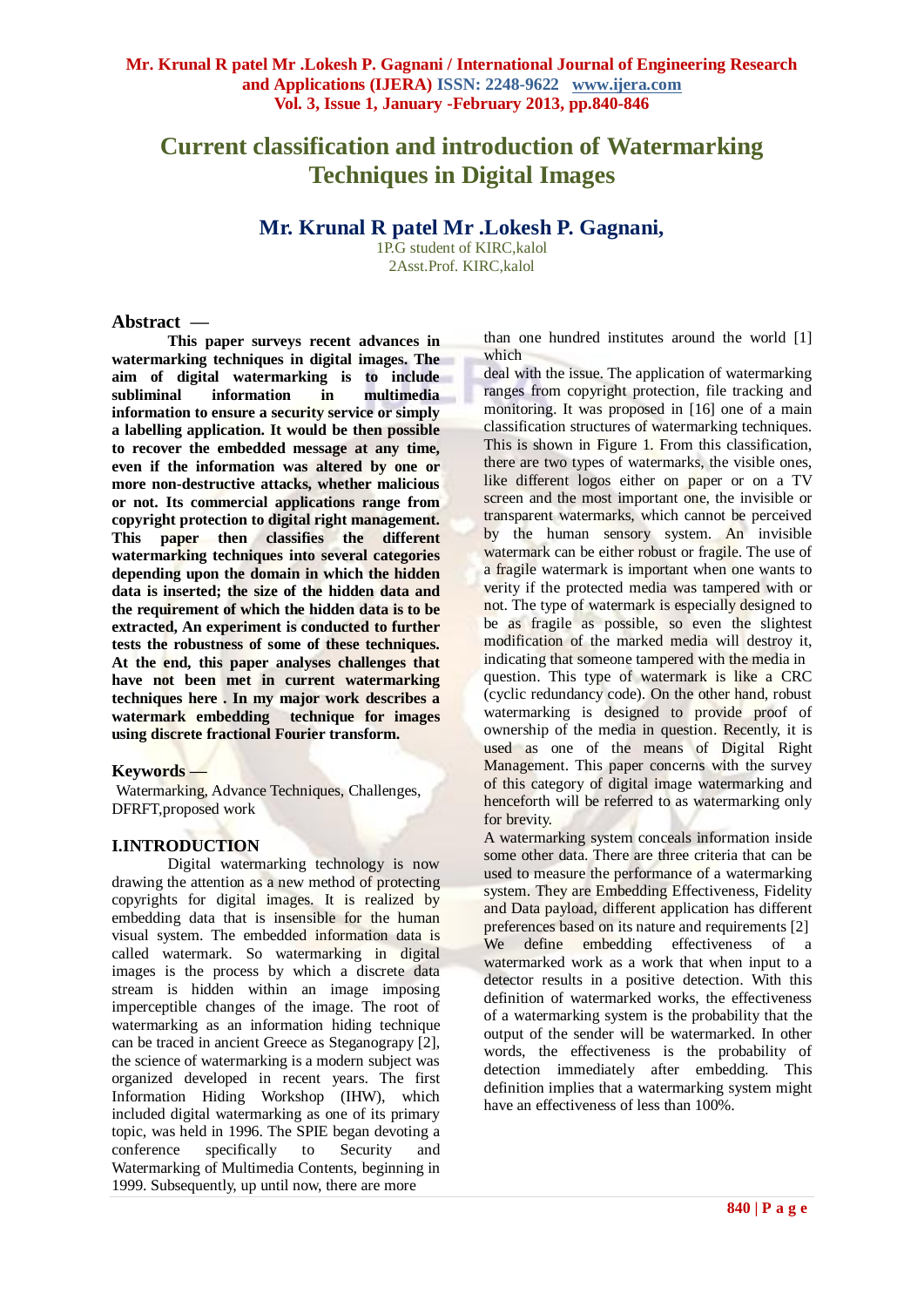

#### Fig. 1. A classification of watermarking techniques based on [16].

In general, the fidelity of a watermarking system refers to the perceptual similarity between the original and

watermarked versions of the cover work. However, when the watermarked work will be degraded in the transmission of fidelity may be more appropriate. We define the fidelity of a watermarking system as the perceptual similarity between the unwatermarked and watermarked works at the point at which they are presented to a consumer.

Data payload ratio is the ratio between the size of watermark and the size of its carrier. Different watermark algorithms are designed with a specific type of data to hide in mind. This in turns affects the payload ratio of that algorithm. Those such as in [2] attempt to hide watermark inside another image, while for example Digimarc, only hides a small amount of text information. The general process involved in watermarking is

illustrated in Figure 2. The process can be divided into 3 parts, Embedding, Transmission and Extraction.

In the embedding process, the watermark may be encoded into the cover data using a specific key. This key is used to encrypt the watermark as an additional protection level. The output of the embedding process, the watermarked image, is then transmitted to the recipient. During this transmission process, the watermarked image may be subjected to attacks either deliberately or due to transmission error or noise.

Therefore, there is no guarantee that the watermarked image received by the recipient is exactly the same data as that sent by the transmitter. This data nonetheless need to be decoded to extract the watermarked image. In the model shown in Figure 2, the original cover data is needed in the extraction process. This process is therefore called a blind technique. In a non-blind technique, the original cover data is unknown to the recipient hence the decoding process will have just rely on the watermark



Fig. 2. General processes involved in a watermarking system. The watermark is encoded into the cover data in the embedding phase. An optional encryption mechanism may also be used to add another layer of security. In the transmission phase, the watermarked image can be subject to attack from third party. This in turns provides some challenges to the decoder to retrieve as accurate as possible the hidden data from the received watermarked image.

# **II. RECENT ADVANCES IN WATERMARKING TECHNIQUES IN DIGITAL IMAGES**

There have been many proposed novel techniques to hide watermark in digital images. These techniques can be classified into different categories according to several criteria [2]. The first criterion is the type of domain in which the data embedding takes place. There are two major domain types, spatial and transform domains. The second criterion is according to the ability of watermark to resist attack; fragile watermarks are ready to be destroyed by random image processing methods, the change in watermark is easy to be detected, thus can provide information for image completeness, robust watermarks are robust under most image processing methods can be extracted from heavily attacked watermarked image. The third criterion used to categorize watermark techniques is the type of information needed in the extraction process. Using this criterion, techniques can be classified into 2 categories; they are blind and non-blind categories. A blind watermark system requires the cover image to recover the watermarked image. On the other hand, a non-blind system requires nothing other than the watermarked image itself.

#### **A. Spatial Domain**

An analogue image can be described as a continuous function over a two-dimensional surface. The value of this

function at a specific coordinate on the lattice specifies the luminance or brightness of the image at that location. A digital image version of this analogue image contains sampled values of the function at discrete locations or pixels. These values are said to be the representation of the image in the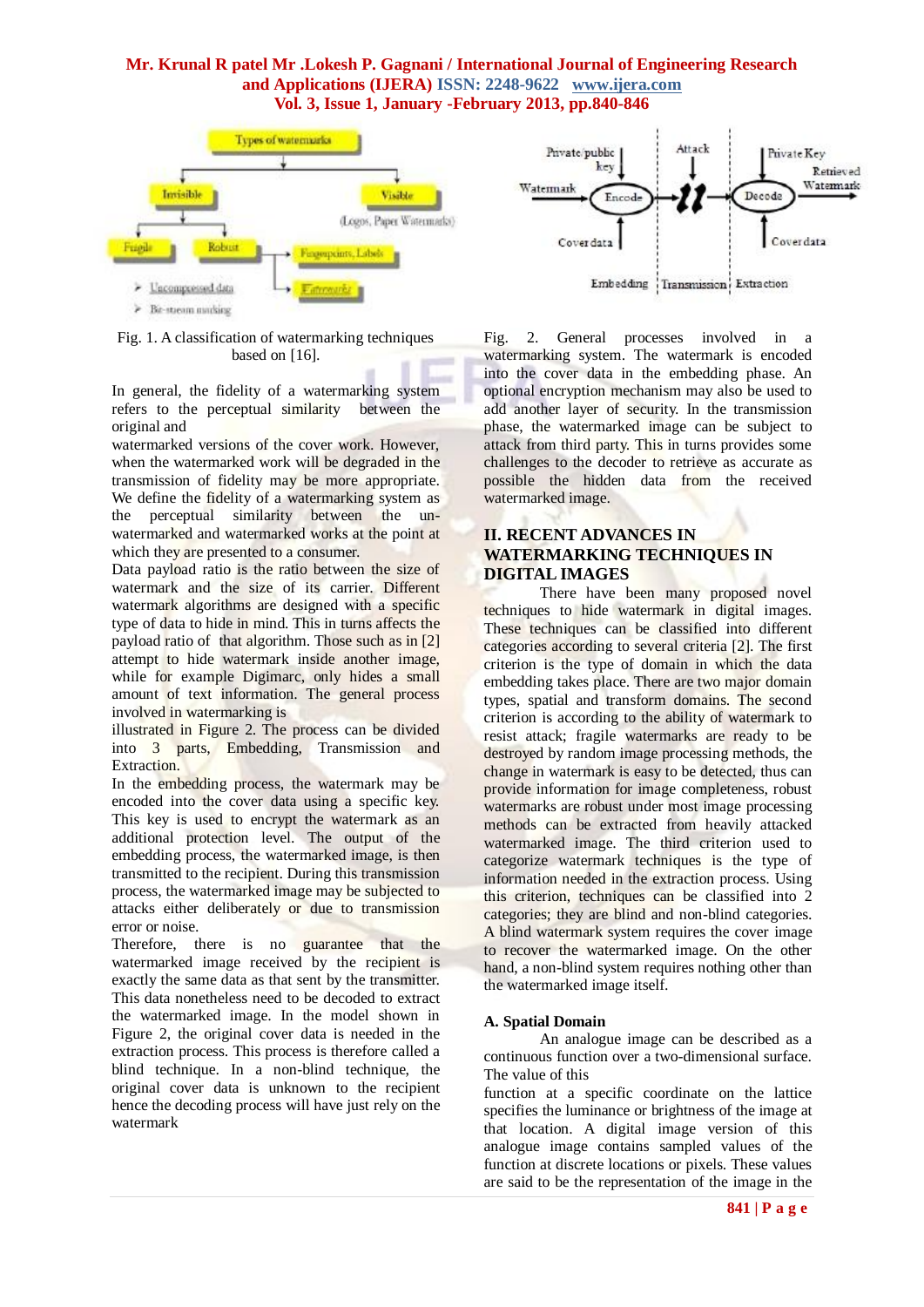spatial domain or often referred to as the pixel domain. Spatial embedding inserts message into image pixels. The oldest and the most common used method in this category is the insertion of the watermark into the least significant bits (LSB) of pixel data [2][5][6]. The embedding process of the LSB technique can be illustrated as follows:

Consider that the system is required to hide a watermark number 178 in a 2x2 gray-scale (8-bit) image. Let's assume that the image pixels are 234, 222, 190 and 34. In an 8-bit binary format the number 178 is represented as 10110010. Since there are 4 pixels that can be used to store this data we can easily decide to embed pairs of bits of the watermark to the last 2 insignificant bits of the pixels. The process therefore modifies the original bits from 11101010, 11011110, 10111110 and 00100010 to 11101010, 11011111, 10111100 and 00100010 respectively. In decimal representation the watermarked image has pixel values of 234, 223, 188 and 34.

Since the modification of pixel values occurs in the LSB of the data, the effect to the cover image is often visually indifferent. This effect however becomes more apparent as more bits are used to hide the watermark.

One of the major limitations in spatial domain is the capacity of an image to hold the watermark. In the case of

LSB technique, this capacity can be increased by using more bits for the watermark embedding at a cost of higher detection rate. On the other hand capacity can also be improved by means of lossy embedding the watermark. In the latter approach, the watermark is quantized before the embedding process. Improving this limitation seems to be one of the major drives in spatial domain research.

The problem of improving payload is also addressed by El-Emam [17]. In his paper, he proposed a technique that is claimed to be able to hide images which size is as large as 75% of the cover image. This is achieved partly due to the application of a compression algorithm to compress the watermark prior to embedding it. The embedding process involves segmentation and filtering of the cover image to reduce the number of color. It then uses what it terms Main Case and Sub Case concept to select the best pixels to embed the compressed watermark.

#### **B. Transform Domain**

Transform domain embeds a message by modifying the transform coefficients of the cover message as opposed to the pixel values. Ideally, transform domain has the effect in the spatial domain of apportioning the hidden information through different order bits in a manner that is robust. There are a number of transforms that can be applied to digital images, but there are notably three most commonly used in image watermarking. They are Discrete Fourier Transform (DFT), Discrete Cosine Transform (DCT) and Discrete Wavelet Transform (DWT).

#### **Discrete Fourier Transform**

Fourier Transform (FT) is an operation that transforms a continuous function into its frequency components. The equivalent transform for discrete valued function requires the Discrete Fourier Transform (DFT). In digital image processing, the even functions that are not periodic can be expressed as the integral of sine and/or cosine multiplied by a weighing function. This weighing function makes up the coefficients of the Fourier Transform of the signal. Fourier Transform allows analysis and processing of the signal in its frequency domain by means of analyzing and modifying these coefficients.

In their paper, Ganic proposed a watermark algorithm based on DFT [7]. This paper describes a new circular

watermark scheme that embeds one watermark in lower frequencies and another in higher frequencies components of the cover image. The circularly symmetric watermark is embedded in DFT domain by considering the magnitude of DFT coefficient of the cover image, the scaling factor and the circular watermark. The paper presented extensive experimental results to show the performance of the proposed technique given a number of attacks and shows that by embedding the watermark in both frequency groups can increase the robustness of the watermarking system. Pereira et. al. proposed a method for copyright protection by embedding a digital watermark in the DFT domain [9]. The properties of this technique based on polar maps for the

accurate and efficient recovery of the template in an image which has undergone a general affine transform. In this technique, the watermark is composed of 2 parts: one is a template which contains no information in itself but can detect any transformations undergone by the image, and another one is a spread spectrum message that contains the hidden information. The length of the hidden information is supposed to be short and it is subjected to a preprocessing algorithm to produce the new message of length. Prior to embedding the hidden message, the luminance component of the cover image is extracted and is used to calculate the DFT coefficients. The hidden data and the template are then embedded in these coefficients. The template is embedded along 2 lines in the cover image which go through the origin and its purpose is to detect any attacks (transformation) the image has undergone.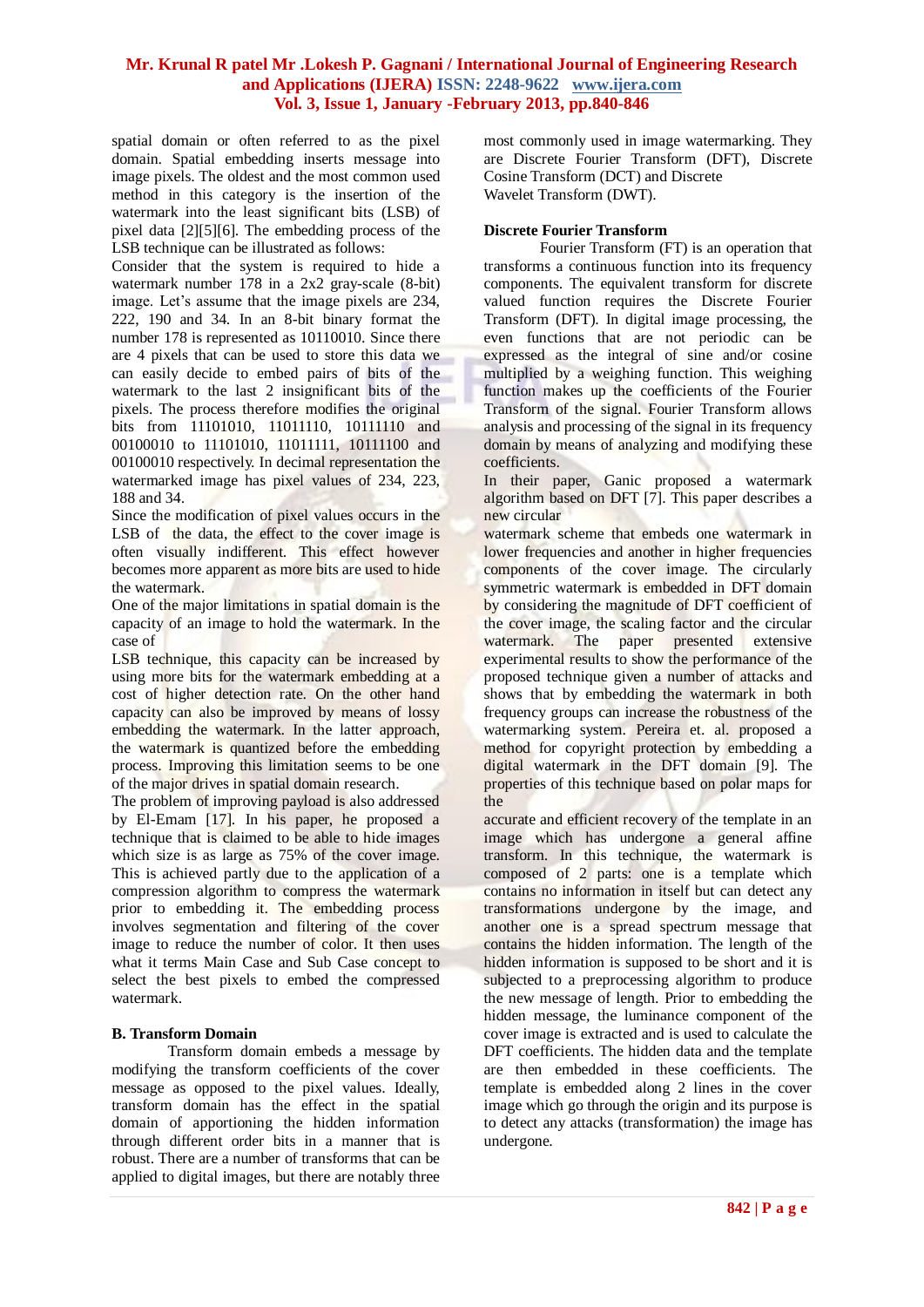#### **Discrete Cosine Transform**

Discrete Cosine Transform is related to DFT in a sense that it transforms a time domain signal into its frequency

components. The DCT however only uses the real parts of the DFT coefficients. In terms of property, the DCT has a strong "energy compaction" property [14] and most of the signal information tends to be concentrated in a few low-frequency components of the DCT. The JPEG compression technique utilizes this property to separate and remove insignificant high frequency components in images.

Srayazdi [19] proposed a blind gray-level watermarking scheme by dividing the cover image into 4x4 non-overlapping blocks. The technique first estimates the first five DCT coefficients of each block in a zigzag order. It then embeds a gray-level value of the watermark data by replacing each low frequency DCT value in the central block with its estimated modified values. In [20], the author created a new robust hybrid non-blind watermarking scheme based on discrete cosine transform (DCT) and Singular Value Decomposition (SVD). In this method, after applying the DCT in the cover image, the DCT coefficients are mapped in zigzag order into 4

quadrants, which represent frequency bands from the lowest to the highest. SVD is then applied to each quadrant. The same process is also applied to the watermark. The technique then modifies the singular values in each quadrant to obtain a set of modified DCT coefficients. The decoding process involves mapping the modified DCT coefficient back to their original positions and applying the inverse equation to produce watermarked cover image.

In [10], a watermarking algorithm based on low luminance smooth blocks in compressed DCT domain is proposed. The watermark is embedded by setting the sign of a subset of low- frequency DCT coefficients in these smooth blocks. In this algorithm, DCT is applied to a set of 8x8 pixel blocks. The DCT takes such a signal as its input and decomposes into 64 orthogonal basis signals. The quantized DC and the AC coefficients denote the average luminance and the different frequency bank of a block which could reflect its texture respectively. Firstly, the appropriate low luminance smooth blocks should be selected based on DC and AC coefficient.

Then the coefficients are quantized in zigzag order. These DCT coefficients are then modified according to some

robustness measure and the watermarking information. The process is repeated until a desired number of smooth blocks are embedded with watermarks.

#### **Discrete Wavelet Transform**

Wavelet Transform is a modern technique frequently used in digital image processing, compression, watermarking etc. The transforms are based on small waves, called wavelet, of varying frequency and limited duration. A wavelet series is a representation of a square-integrable function by a certain orthonormal series generated by a wavelet. Furthermore, the properties of wavelet could decompose original signal into wavelet transform coefficients which contains the position information. The original signal can be completely reconstructed by performing Inverse Wavelet Transformation on these coefficients.

Watermarking in the wavelet transform domain is generally a problem of embedding watermark in the subbands of the cover image. There are four subbands created at the end of each level of image wavelet transformation: they are Low-Low pass subband (LL), High-Low (horizontal) subband (HL), Low-High (vertical) subband (LH) and High-High (diagonal) pass subband (HH). Subsequent level of wavelet transformation is applied to the

LL subband of the previous one. Figure 3 illustrates the subband decomposition of an image using 2D wavelet

transform after 2 levels of decomposition. [11] In 2007, another novel technique was invented for robust wavelet-based watermarking [12]. The main idea of this paper embeds the signature data to the selected group of wavelet transform coefficients, varying the watermark strength according to the subband level and the group where the corresponding coefficients reside. Initially, the input image decompose into 4 levels by DWT, so we get approximation subbands with low frequency component and 12 detail subbands with high frequency component. Next, the author detect edge in each component by using Sobel edge detector, so it is forming 2 groups of coefficients, at the meanwhile, morphological dilation capture the coefficients that near the edge for forming another group. In the end, the watermark energy distribute among these groups with a variable strength.

| 720 MB<br>1972<br>ÿ<br>÷ | HL1                           |
|--------------------------|-------------------------------|
| 44,690<br>н<br>mar       | 조건식사람                         |
| LHI<br>3216.             | 10303034<br>Ū<br>ш<br>succedi |
|                          |                               |

Fig. 3. Subbands created after two levels of Discrete Wavelet Transformation of an image.

A novel blind image watermark scheme is developed based on discrete wavelet transform in 2007 [13]. In this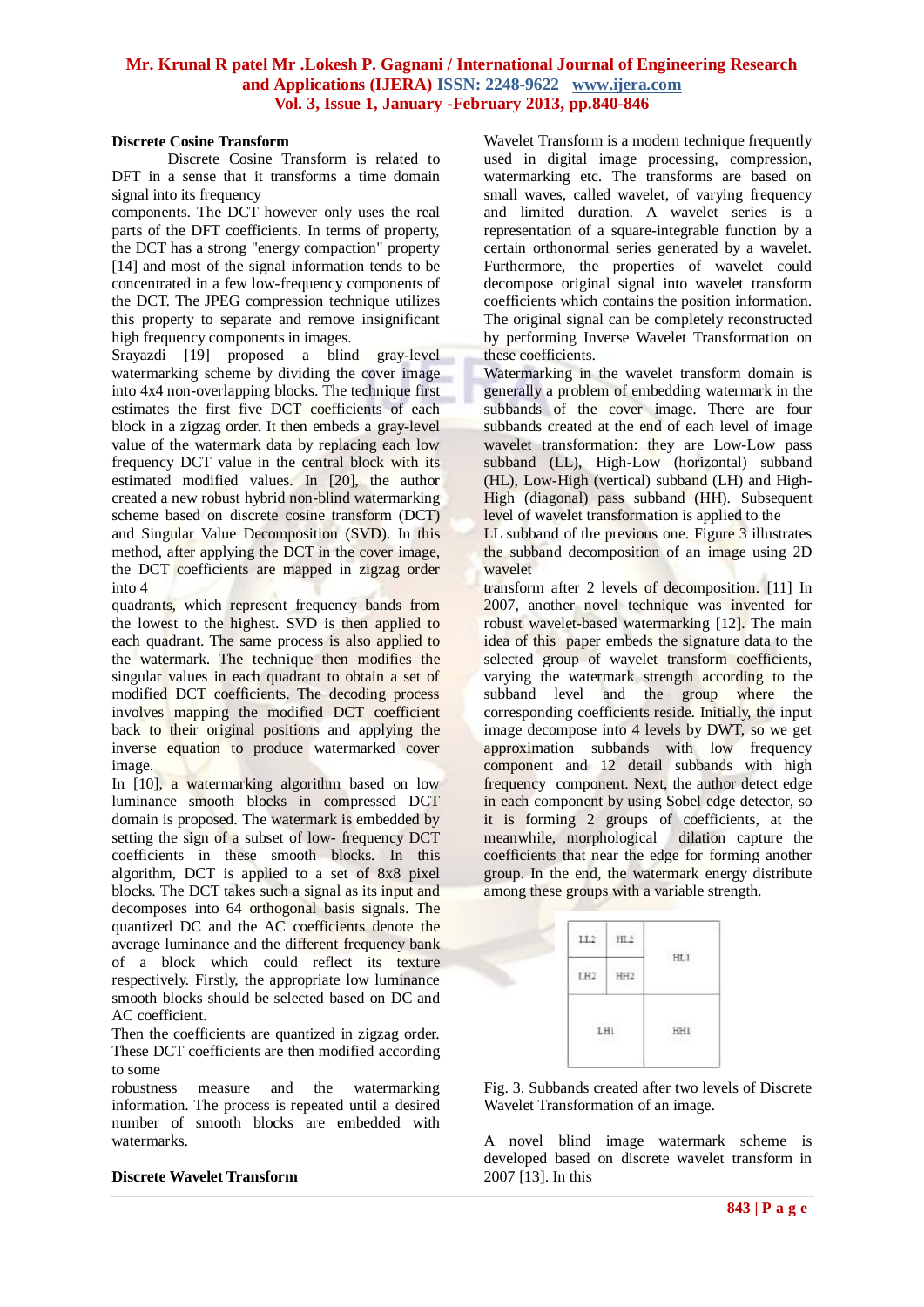paper, the author point is to make the watermark robust and transparent; the watermark is embedded in the average of wavelet blocks that is smaller change than individual coefficient to make watermark more robust and concealed by using the visual model based on the human visual system. The process first defines the average of wavelet block by the length and width of wavelet block and n LSB of wavelet coefficient, and then determine adjusting average by the n LSBs of ith wavelet coefficient in the kth wavelet block, so that the watermark consisting of a binary pseudo random sequence is embedded by adjusting the average of wavelet blocks by

suitable formula.

#### **III. PROPOSED WORK**

Usage of digital media has witnessed a wonderful growth during the last decades, as a result of their notable benefits in efficient storage, ease of manipulation and transmission. In the last five years the protection of digital information has received significant attention within the digital media community, and a number of techniques that try to address the problem by hiding appropriate information (e.g. copyright or authentication data) within digital media have been proposed. Image Security persists in many operational contexts till up this day: an encrypted e-mail message between an employee of a defines contractor and the embassy of a aggressive power, for example, may have obvious implications. So the study of communications security includes not just encryption but also traffic security, whose essence lies in hiding information. Data information hiding is a multidisciplinary discipline that combines image and signal processing with cryptography, communication theory, coding theory, signal compression, and the theory of visual and audio perception. One of the more interesting sub discipline of information<br>hiding is steganography. Differently from hiding is steganography. Differently from cryptography that is about protecting the content of messages steganography is about concealing their existence, i.e. hiding information in other information.

Several techniques to hide information are presented, terminology and possible related attacks, with specific attention on steganographic and copyright schemes. In our major work describes a watermark embedding technique for images using discrete fractional Fourier transform. The idea is that a 2D discrete fractional Fourier transform of the image is computed, the robust watermark and fragile watermark embed in the fractional Fourier transform (FRFT) domain of the image, and the watermark position and the transform order are used as the encryption keys. Our proposed results indicate the embedded watermark is perceptually invisible and robust also compare with the discrete Fourier

transform based method along with various image processing operations

### **III (A) APPROXIMATE OUTPUT**

(a) original image



(b)watermark image

K.R.PATEL

(C)OUTPUT IMAGE USING INVISIBLE WATERMARKING:



#### **IV. CHALLENGES IN WATERMARKING**

There are four criteria that can be used to measure the performance of an information hiding system. They are

invisibility, robustness or security, payload ratio and computational cost. From the observation of the current

watermarking systems, it can be seen that some of these criteria are less satisfied than others.

The first criterion is invisibility. A watermarking system is of no use if it distorts the cover image to the point of being useless, or even highly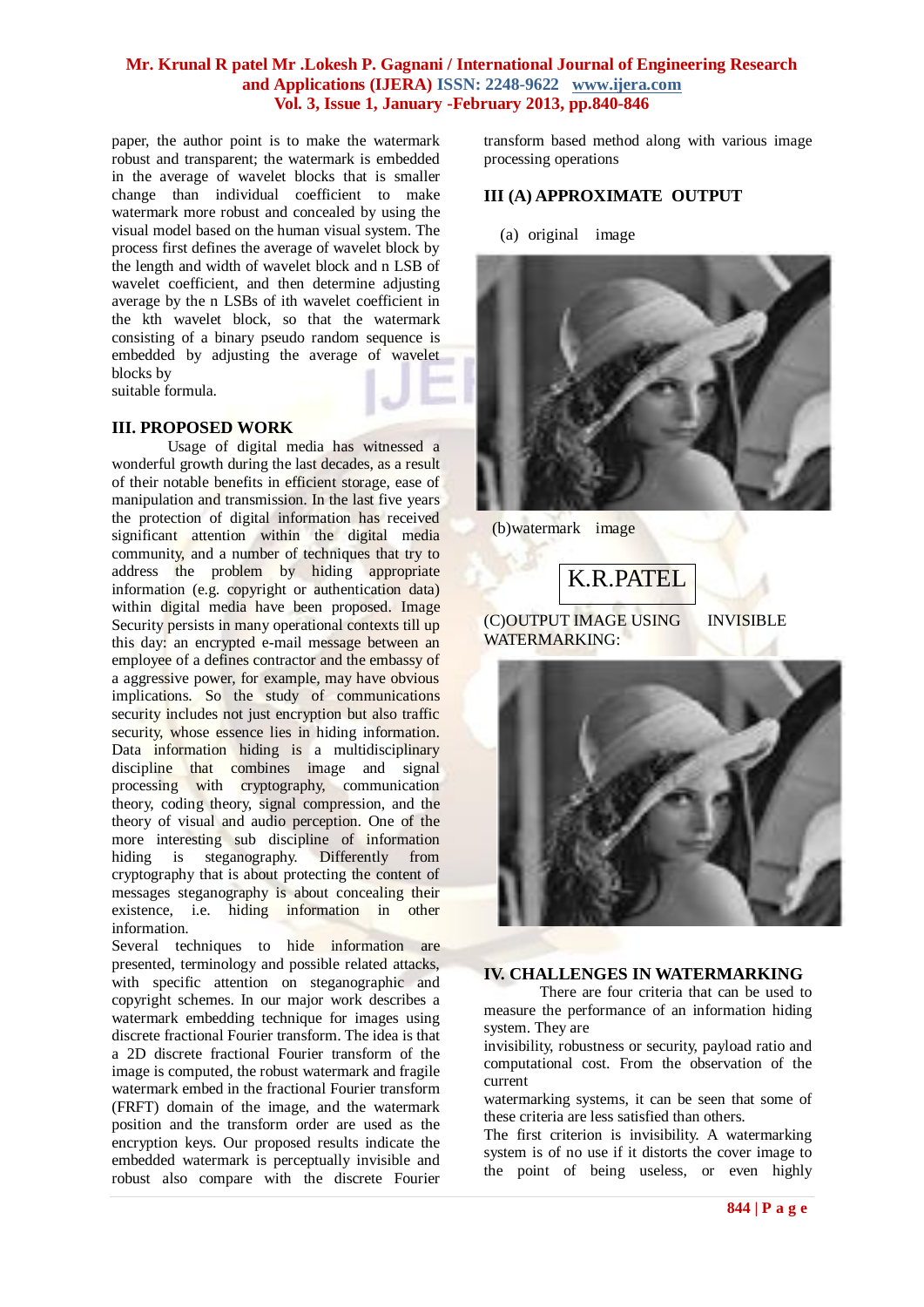distracting. Ideally the watermarked imaged should look indistinguishable from the original even on the highest quality equipment.

The second criterion which is often overlooked when assessing system performance is robustness. Robust

watermarking systems are expected to withstand different kind of attacks. Image compression, introduction of noise, low pass filtering, and image rescaling, cropping, rotation are some but a few of types of attacks that often are not addressed in most literatures. Both pixel domain and transform domain watermarking techniques share the same level of exposure to these attacks. There are a few tools that can be used to measure a system robustness level, e.g., Stirmark. Many of the proposed watermarking techniques aim at hiding data with large size. These techniques manage to hide image as large as, or even larger than, the cover image.

Although this is impressive in its own right, very little discussion and analysis is given to what extent this feature can be used to bring together watermarking with image compression techniques. Digital images are often transmitted over the internet in compressed format. Being able to seamlessly incorporate watermarking algorithm into image compression system would be a challenge for researchers.

The fourth criterion that is often overlooked is the computational cost of the encoding and decoding processes.

The computational cost determines how fast the technique can be executed and how many resources required to do so. Although this criterion is probably considered the least important by research community, it is nonetheless a significant factor to consider when the technique is deployed as a commercial product.

Figure 6 shows tradeoffs between robustness, invisibility and capacity, a good watermarking system should balance these three variables..



Invisibility

Fig. 6. Tradeoffs between robustness, invisibility and capacity [18]

# **V. CONCLUSION**

In this paper we have presented description and analysis of recent advances in watermarking in digital images. These techniques are classified into several categories depending upon the domain in which the hidden data is inserted, the size of the hidden data and the requirement of which the hidden data is to be extracted.The experiment shows the different effective algorithms of watermark. The result indicates frequency domain is more robustness than spatial domain. Several challenges that are often un-addressed in the literature have also been identified. Meeting these challenges is essential in advancing the current state of the art of watermarking in digital images.

# **REFERENCES**

- [1]. Petitcolas, F. A. P., Anderson, R. J.: Kuhn, M. G., Information Hiding – A Survey, Proceedings of the IEEE, Special Issue on Protection of Multimedia Content, 1062-1078, July 1999.
- [2]. Cox, I., Miller, M., Bloom, J., Fridrich, J., Kalker, T.: Digital Watermarking and Kalker, T.: Digital Steganography, 2Nd Ed. ISBN: 978- 0123725851
- [3]. Pfitzmann, B.: Information Hiding Terminology, Information Hiding, First International Workshop, 1174, 1996
- [4]. Marvel, L. M., Hartwig, G. W., Boncelet, C.: Compression- Compatible Fragile and Semi-Fragile Tamper Detection, Proc. SPIE, vol. 3971, 131—139
- [5]. Wang, R. Z., Lin, C. F., Lin, J. C.: Image hiding by optimal LSB substitution and genetic algorithm, Pattern Recognition, vol. 34, 671- 683, 2003.
- [6]. Swanson, M. D., Kobayashi, M., Tewfik, A. H.: Multimedia Data- Embedding and watermarking Technologies, Proc. IEEE, vol. 86, 1064 – 1087, 1998
- [7]. Ganic, E., Eskicioglu, A. M.: A DFT-Based Semi-Blind Multiple Watermarking Scheme For Images
- [8]. Youail, R. S., Khadhim, A-K. A-R., Samawi, V. W.: Improved Stegosystem Using DFT with Combined Error Correction and Spread Spectrum, Industrial Electronics and Applications, 2007. ICIEA 2007. 2nd IEEE Conference, 1832-1836, 2007
- [9]. Pereira, S., Pun, T.: Robust Template Matching for Affine Resistant Image Watermarks, IEEE Transactions on Image Processing, vol.9, 1123-1129, 2000.
- [10]. Zhou, H.T., Qi, C., Gao, X. C.: Low Luminance Smooth Blocks Based Watermarking Scheme in DCT Domain, Communications, Circuits and Systems Proceedings, 2006 International Conference, vol. 1, 19-23, 2006